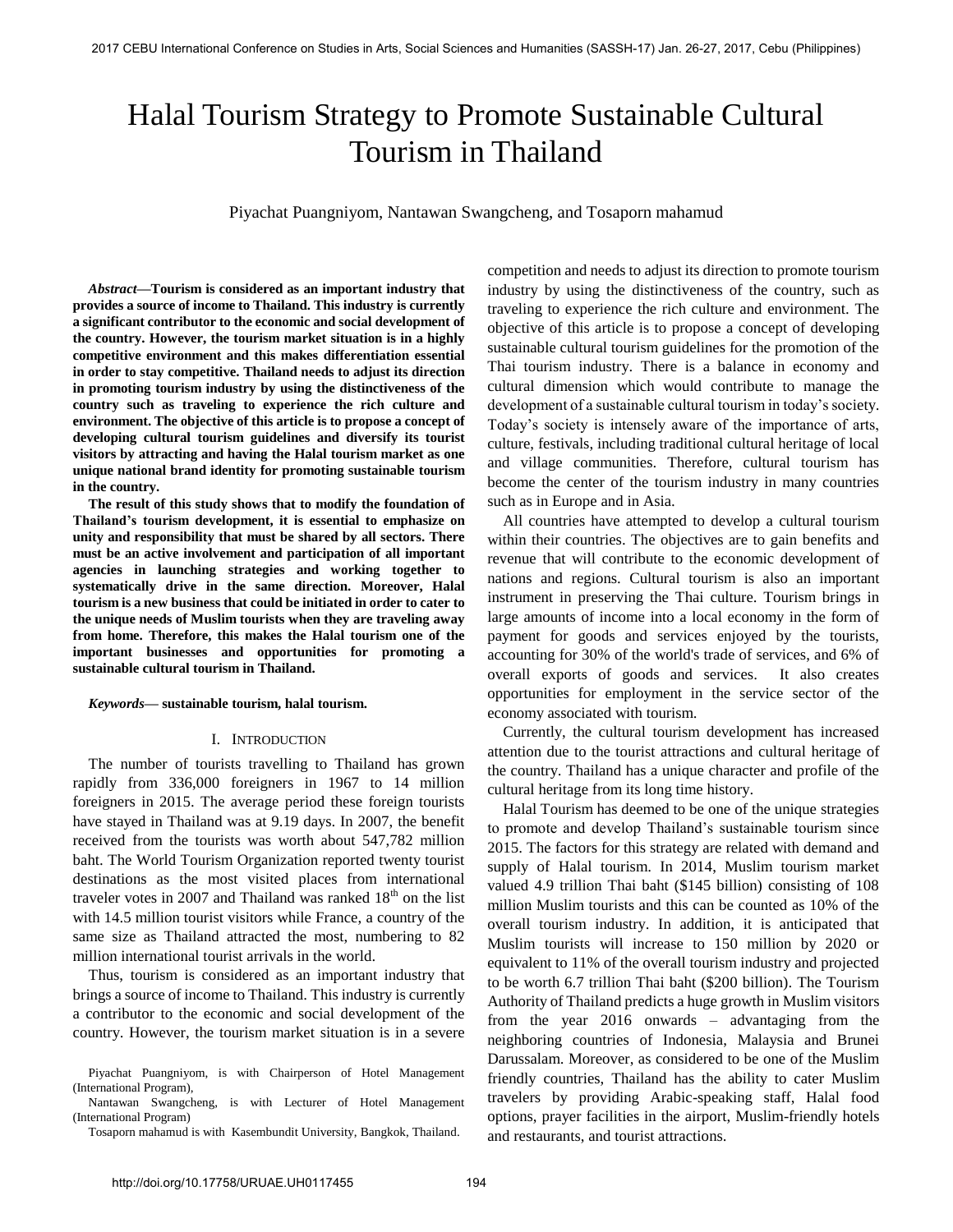Therefore, this article will focus on academic, culture, and strategy for sustainable tourism development. Besides, it will indicate guidelines for the cultural tourism development of Thailand including the method to conserve the culture and tradition in order to achieve sustainable tourism. Lastly, it will demonstrate the Halal tourism strategy for promoting Thailand's sustainable tourism industry.



Fig. 1 Trends of the number of International tourists in Thailand, year 2549-2578 B.E. Sources: Ministry of Tourism, Thailand

## II. GUIDELINE FOR SUSTAINABLE DEVELOPMENT OF THAI TOURISM

It is essential to modify the foundation of Thailand's tourism development by emphasizing on unity and sharing responsibility by all sectors and agencies that play an important role in the development of tourism within the country such as the Ministry of Tourism and Sports, Ministry of Foreign Affairs, Ministry of Public Health, Ministry of Transport and Communication, Ministry of Interior, Ministry of Natural Resources and Environment, Ministry of education, Ministry of Agriculture and Cooperatives, and the Ministry of Culture, etc.

The involvement and participation of the government, private sector, and the community sector is an important key to continue the concept of strategy development. There might be a difference of management structure of each individual policy and practice, but a plan for support is needed by all three parties. Initially, the community sector and private sector played an important role for the development, but natural resources are affected the most. Therefore, the participation of all sectors in defining strategies, working together to systematically drive in the same direction, and trusting each other is a must. This will result to a successful sustainable tourism development.

It is necessary to modify the concept of measuring the success by achievements quantitatively, such as number of tourists and tourism revenue. However, in the final end, there is a need to look at different dimensions, the balance of the economy, society, politics, and environment for the goal of a sustainable development.

Defining the strategy development, it will require market as a demand drive in order to target the plan clearly. The corresponding time of the development plan in the tourism industry is 2017. Otherwise, the marketing, production development, and service would be inconsistent to having the same direction. Therefore, it is a must to have a guideline for the development of the next level, and that is to develop products or travel destinations according to the tourism strategy of Thailand.

The strategy driven for Thai tourism needs to be in the long term supported by the cooperation of the central, the budget of the province, provincial administrative organization, and the supporting budget for tourism of Thailand in order to be consistent in the same direction.

Government policy, including the support of private sectors regarding creative tourism in Thailand relies on the quantitative method of a study which used questionnaires as a tool to 300 tourist respondents, including an in-depth interview of tourism entrepreneurs regarding creative tourism readiness. The selected target activity was Suthep Chinaware shop in Tambon Muang Kao, Muang district, Sukhothai province, which met the criteria of tourism activities. This data collection found that some of the tourists still do not understand the concept of creative tourism. There is a uniqueness of the event which is interesting for learning and expectations in economic matters rather than to look into matters of conservation.

The results of the study revealed that there are still gaps between creative tourism among tourists and shop owners in the activity recognition aspect. The availability of supporters such as government and private sectors to provide creative tourism has been planned in order to meet the strategy.



Fig. 2 shows the number of tourists, income from tourists, and average traveling expenses Ministry of Tourism, Thailand

## III. COMPETITIVE ISSUES ON CULTURAL TOURISM

According to Travel information in Figure 2, from year 2009 to 2014, tourism revenue increased in 2013 to 26,546,725 baht. The tourism competitiveness with neighboring countries such as Laos, Cambodia, and Vietnam has been increasing and opened to International tourism in 1980. The places of attraction such as Angkor Wat, Luang Prabang, and Halong bay are competing with Thailand directly. Thailand has been dominating on tourism in Southeast Asia before and because of the competition from the countries mentioned, it is now necessary to plan and increase the tourism targets, such as golf tours during holidays, and tourism centers for Buddhism in the regions. From the lonely planet webpage, information reviewed that Thailand was number 2 on money worth spending on trips in 2010 from number 1 of Iceland which is facing subprime economy crisis. In addition, Bangkok was number 2 in attracting most of the tourists from the ranks of Master Card Corporation reviews in two consecutive years 2014-2015.

On the part of the traveling process, the tourism strategy started in 2015, with an important aim to achieve a quality tourist destination, increase number of tourists, increase average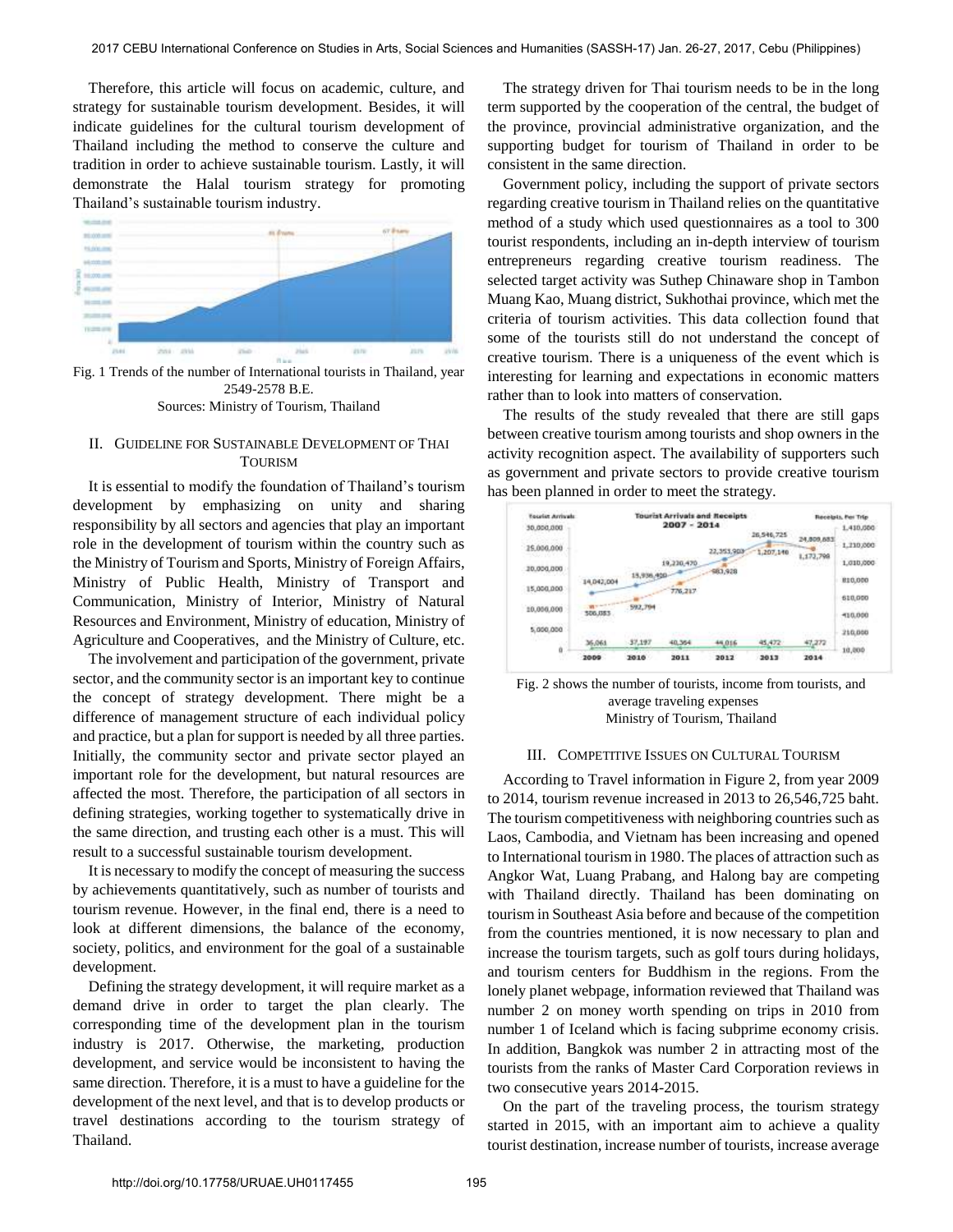expense cost per head and per day. It also aims to link the tourists within and between tourist groups and distribute tourist income towards the locals of the region and consider the impact of tourism to community, society, culture, and environment.

Halal Tourism is deemed to be one of the unique strategies to promote and develop Thailand's sustainable tourism since 2015. The factors for this strategy are related with demand and supply of Halal tourism

## IV. THAILAND'S MUSLIM-FRIENDLY DESTINATION STRATEGY

The strategy to position Thailand as a Muslim-friendly destination was unveiled on June 5, 2016 at Thailand Travel Mart Plus, the country's most important annual B2B trade show. A total of 113 tour operators and media from Iran, Egypt, Kuwait, Tunisia, Indonesia, Malaysia, Brunei, Oman, the UAE, Turkey, India and Singapore were invited to attend a day-long launch event. They were taken on tours in and around Bangkok as well as other provincial destinations. They also produced a number of collateral publications highlighting Halal restaurants in Thailand and Islamic attractions in the Southern Provinces. On June 22, 2016, it launched a new mobile app to be used as an offline/online guidebook for Muslim visitors.

Tourism Authority of Thailand is now directing its attention at the Islamic market. It is a continuation of what it does best – monitoring global travel trends, identifying new and emerging markets, and connecting consumers, buyers and media in markets with Thailand's diverse range of products and services. Over the years, it has followed that simple strategy well which is to tap the voluminous Middle East tourists.

### *Understanding Cultural Halal Practice*

Halal Tourism is a new concept that involves tourism management to respond to the needs of the Muslim tourists. It concerns providing the service from starting point until the destination including accommodation, transportation, restaurant, recreation, entertainment which are in compliance with Islamic principles, as well as unique facilities such as a place to perform their daily prayers.

The definition of Halal Tourism is to prepare tour programs and places that are designed in accordance with the needs of the Muslim tourists. Tourism is a marketing effort to develop all the products to target at the Muslim customers even though there is no religious motivation within entrepreneurs.

Another definition of Halal Tourism is to focus on the importance of Muslim and non-Muslim tourists in an attempt to promote tourism among the Muslim, develop new tourist places, as well as build the strength of organizations and cooperation between government organizations in the Muslim world.

Halal Tourism is vitally important as can be seen in Turkey, Malaysia, and many other countries that put their efforts to attract Muslim tourists from around the world by offering services and facilities that are in compliance with Muslim belief. Service industry is a significant sector that helps promote Halal Tourism. For example, there are hotels or resorts that do not serve alcoholic drinks to Muslim customers. Instead, they serve Halal meals consisting of Halal meat and do not contain

anything which is considered to be unlawful according to Islamic principle. Other examples are spa and swimming pool that clearly separate male and female customers. For airlines in Islamic tourism industry, alcoholic drinks and any products containing pork are not served. Instead, they may provide religious channels as choices for passengers to view, as well as announcement of prayer times. The initiations for airlines in the Halal market include Halal meal, prayer time announcement, provision of the holy Quran in front of the seats, and separation of seats for male and female passengers.

## *Factors Promoting Halal Tourism*

The consumer decision making process consists of 4 steps including motivation, decision making, get the services, and post-service evaluation respectively. However, this article will talk about decision making process of Muslim tourists.

The first step is motivation. It was analyzed that the Muslim has specific motivation which is to be good for their God. Travelling for Hajj and Umrah shows relationship between human being and their God, and also promotes brotherhood among the Muslim. The Halal Tourism is an activity rooted within Islamic principles. Original culture of Muslim encourages group travelling to areas far away.

Most of the Muslim tourists prefer to travel with their family, friends, and relatives. Muslim tourists are especially motivated to travel to the destinations which are suitable for travelling with their family. It is stated that 50% of Muslim tourists travel with their families. In addition, asserted that trading, health and recreation, learning and gaining knowledge, learning from savants, learning from other cultures, making Islamic culture known to others, and learning from past experiences are all motivations for travelling of the Muslims.

Apart from religious motivation, most of the Muslim tourists travel to visit their relatives and also travel for business, shopping, and recreation. However, due to appropriateness of dressing and behavior, not many Muslims choose to spend their long vacation on the beach.

Next step is to make decisions by keeping in mind Islamic principle as the basis for selection of places to travel. This explains that the Muslim tourists need such places that can respond to their religious needs as well as various requirements. Criteria for tourist places are availability of Mosque and facilities for praying in tourist places, prayer time announcement, Giblat indication (showing Mecca direction), taps for ablution (for cleaning some parts of the body before praying) in hotel restroom and in the parks, Halal meal and restaurants that serve Halal food, maintaining Islamic custom as well as Halal dressing in the hotel, and easy access to prayer facilities such as mosque and prayer room.

According to a report, non-Muslim countries which are destinations of Muslim tourists still have to improve for an easy access to prayer facility; prohibition of prostitution; information concerning prayer facilities and prayer time indication (i.e. at tourist information center, hotel, airport, parks); absence of alcoholic drinks in hotel room refrigerators; absence of advertising billboards that show women's obscene image; and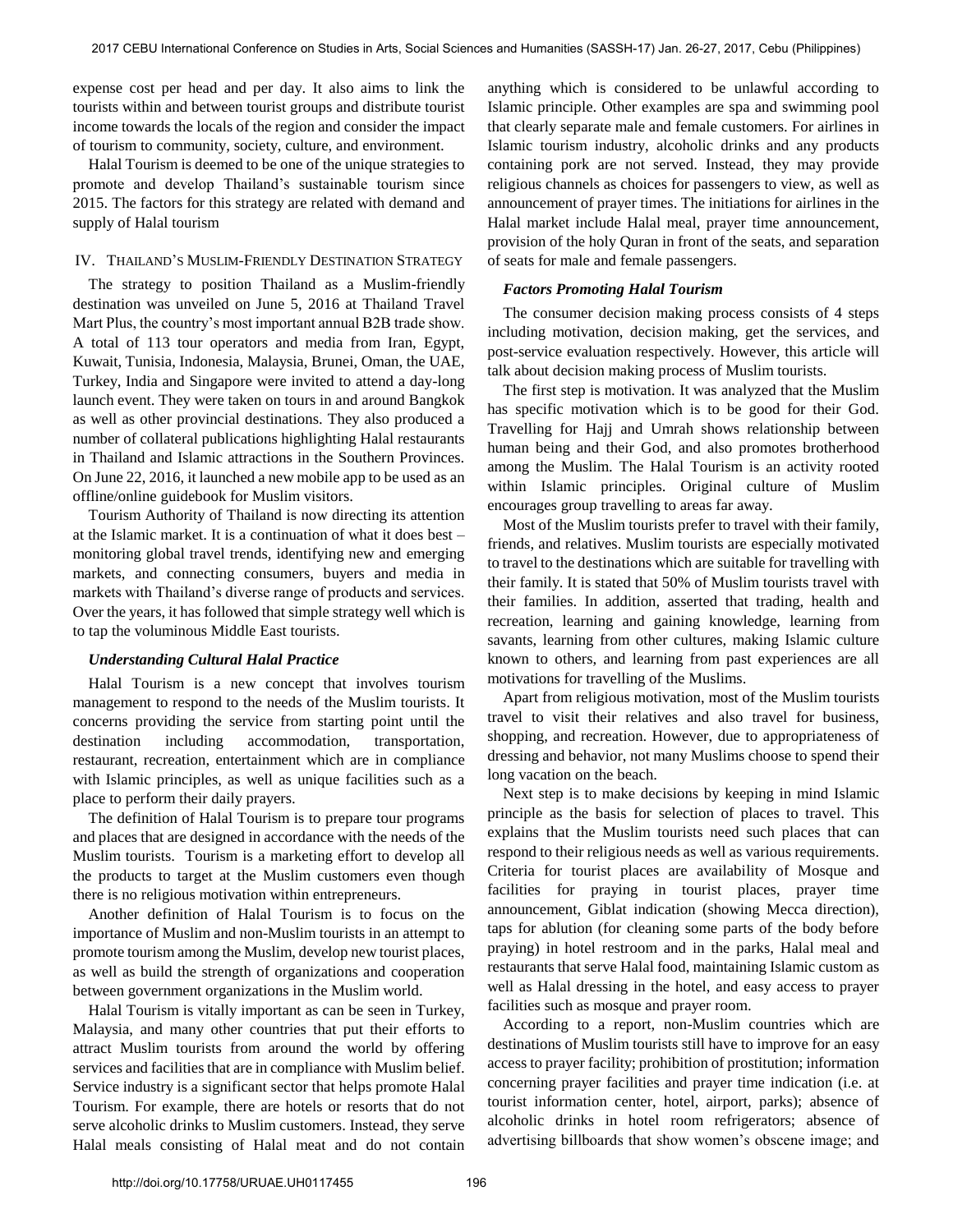absence of gambling.

All the factors mentioned above have an effect on the third step that is to get the service. The consumption of products contains emotional elements (satisfaction), intangible elements (time spending, attempt, and feelings), and quality of the services. Having qualifications required by Islamic principle in tourist places will enhance overall satisfaction of Muslim tourists. Therefore, non-Muslim countries like Thailand can arrange Islamic facilities to attract Muslim tourists.

The last step is post-service evaluation. This step consists of value perception, satisfaction, and behavioral attitude (word of mouth, complaint, and tendency to repurchase by the tourists).

Among non-Muslim countries, Thailand is the second most favorable destination for Muslim tourists after Singapore. Singapore has the best Halal food service atmosphere among non-Muslim countries and as good as Muslim countries since there are more than 10,000 certified Halal food facilities and also easiest to access prayer facilities among non-Muslim countries. For Thailand, it is outstanding in airport facilities and service because in Suvarnabhumi International Airport there are prayer facilities and complete varieties of Halal food.

As a suggestion, tourism service quality management is a significant element of tourism industry promotion. Management should utilize all available resources to attract tourists as best as possible by making the tour compliance with Islamic principles. Halal tourism requires sustainable strategy and constant management as well as initiations to attract the tourists by keeping in mind the concept of customer satisfaction.

The designation of tour programs has to be aware of the culture of Muslim countries and management has to pay attention to Islamic architecture in hotels too. For airlines, Halal service is crucial (especially for flights going to Hajj and Umrah). For example, there should be Halal food menu, prayer time announcement during flights, preparation of the holy Quran, and Halal entertainment media.

Attraction of Muslim tourists will need more effort than emphasizing on communicating "Halal Tourism" in advertisements. There should be clear demonstration of how the places are appropriate for travelling according to Islamic principle. Informative Media can be applied as similarly suggested that although Halal tourism is glorious in such countries as Malaysia, tourists from the United Arab Emirates are not aware of the concept. Despite unawareness of Halal tourism, everyone prefers to stay in Halal hotels than in the usual ones. Meetings or seminars about Muslim-friendly services must be organized to enhance the awareness of every country. Once the awareness is in its place, Halal Tourism will consequently be famous.

However, we should understand religious tourism in a wider view. When religion is not a motivation for travelling, religious tourists should not be isolated from other tourists. Similarly, though Halal tourism is conducted according to the needs and necessity of Muslim tourists, the extra services are beneficial to non-Muslim tourists too since most tourists look for hygienic hotels, food and drinks. Hotels, therefore, should look into this

deeper than just Halal market. They may promote themselves as health oriented hotels.

Thus, this article recommends that Muslim tourists should not be treated as a separated demand in tourism industry. In tourist places, religious tourists should be sufficiently motivated to conduct their usual religious activities while travelling and not be differentiated from other regular tourists. In other words, non-Muslim countries do not have to follow strict religious principles, but they just need to provide facilities for tourists with different religions to travel freely and at the same time, they can perform their religious activities.

## V. SUMMARY OF THE STUDY

The expectation of tourism strategy will be seriously considered by focusing on the activities that need to be improved urgently in order to be a foundation for the development in the next phase, with a view of improving in order to become the country with quality tourism. Moreover, it needs all support from all levels of organizations such as the board of director of national tourism, provincial tourism development committee, and provincial tourism committee. It requires the cooperation of tourism organizations and related private sectors in order to mobilize resources and coordinate together to produce concrete achievements. Halal tourism is a new business that could be initiated in order to cater Muslim tourist needs when they are traveling away from home. This makes Halal tourism one of the important businesses and opportunities for Thailand Tourism Industry.

In conclusion, Islamic Tourism emphasizes on factors that relate to the Muslim tourists i.e. place, product (accommodation, food, and drinks), important dimensions (such as economy, culture, and religion), and service management (marketing and ethical aspects). Regardless of the fact that religious travelling is not a new matter since religion has long motivated people to travel in ancient times for example religious travelling of the Christians, the Muslims, and the Hindus, nowadays Halal Tourism becomes a new market in the tourism industry. Therefore, Halal products and services need to be developed in order to catch up with the dynamics and the emerging market and to boost the sustainable cultural tourism industry for Thailand.

#### **REFERENCES**

- [1] Battour, M. K. (2010). **The Impact of Islamic Attributes of Destination on Tourists" Motivation, Satisfaction and Destination Loyalty**. University of Malaya, Kuala Lumpur, Malaysia.
- [2] Chandra, G. **"Halal tourism; a new goldmine for tourism."**International Journal of Business 4 (December 2014): 45-62. 15
- [3] Department of Tourism. (2548 BE). **The standard tour. Bangkok:** Department of Tourism Ministry of Tourism and Sports.
- [4] Department of Tourism. (2556 BE). **Situation tourist months from January to December 2555. Bangkok:** The Department of Tourism, Ministry of Tourism and Sports.
- [5] Department of Tourism. (2557 BE). **The standard of service and security in the shopping center for tourism.** (On - line). Source: http://www.tourism.go.th/